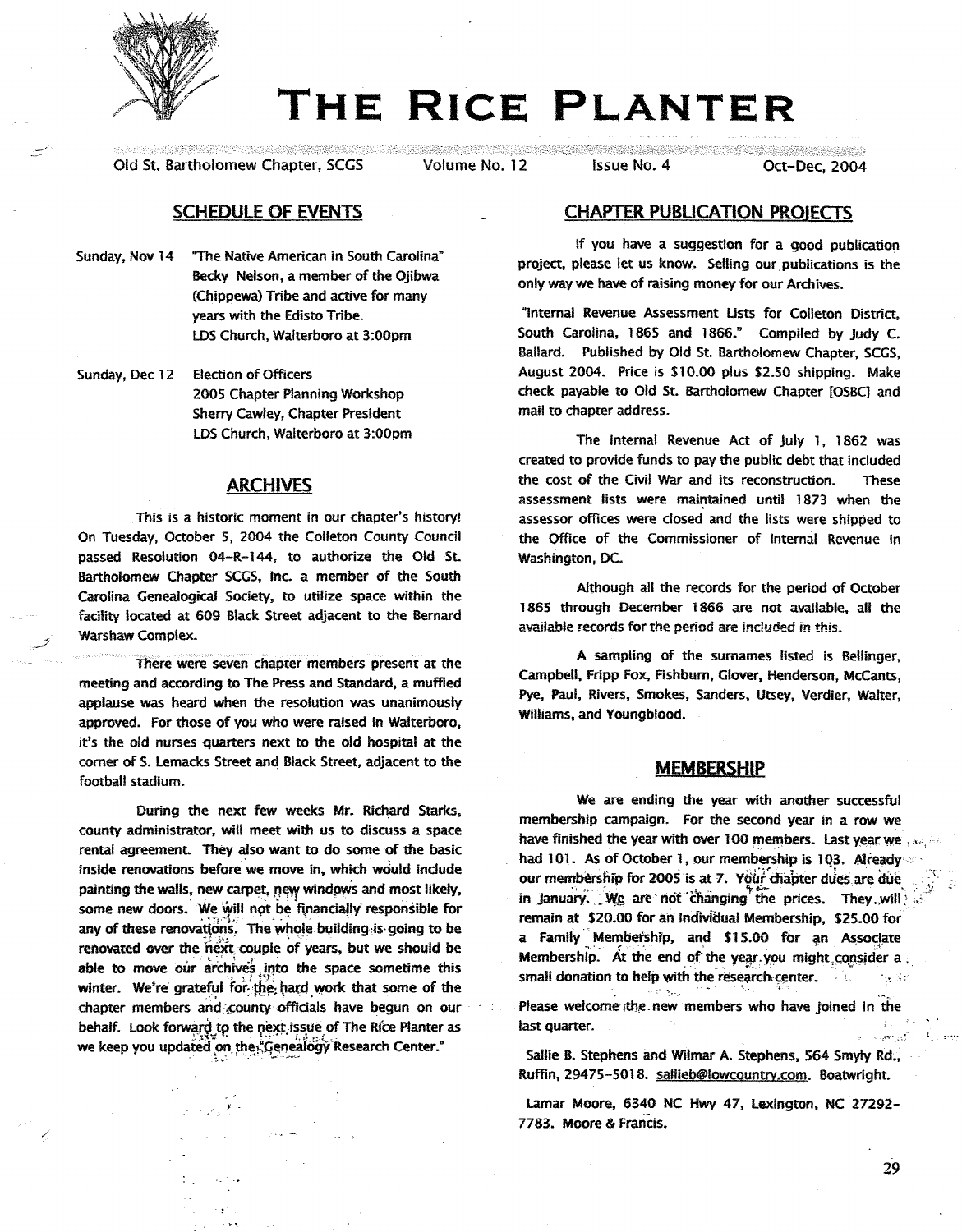Brian H. Nilsson, 969-8 South Rolfe St., Arlington, VA 22204-4538. BHNilsson@aol.com. Fontaine/Fountain, Askey, Bruton, Walker, Stanley, Dukes.

Barbara Greene, 14529 Four Chimney, Centreville, VA 20120-3237. bgrne@cox.net. Green, Greene, Boineau.

I. A. Smoak, Ill, PO Box 906, Walterboro, SC 29488-0030. ismoak@lowcountry.com. Smoak, Prentiss, Leppard, Clinkscales, Owens, Stubbs.

# MAYOR'S PROCLAMATION

WHEREAS, the Old St. St. Bartholomew Chapter, South Carolina Genealogical Society is the major organization working to organize and preserve the family history of Walterboro and Colleton County; and

WHEREAS, the Chapter is instrumental in identifying all cemeteries and doing a complete survey of all the headstones in each cemetery in Walterboro and Colleton County; and

WHEREAS, the Chapter is one of the leading organizations working to preserve, restore and protect all the cemeteries of Walterboro and Colleton County; and

WHEREAS, the Chapter is focusing on developing a genealogy archives as a major source for researchers and family history for Walterboro, Colleton County and surrounding counties; and

WHEREAS, the Chapter is host for the South Carolina Genealogical Society's Fall Meeting bringing people from around the state to enjoy the hospitality of Walterboro and Colleton County; and

WHEREAS, October is nationally recognized as Family History Month.

NOW, THEREFORE, it is my great privilege to declare October 2, 2004 as GENEALOGY AWARENESS DAY in Walterboro, South Carolina in honor of the OLD ST. BARTHOLOMEW CHAPTER, SOUTH CAROLINA GENEALOGICAL SOCIETY. On behalf of the City Council and the citizens of Walterboro, I extend our sincere thanks for the work you are doing and the positive contributions you make to your respective communities.

FURTHER, I hope each of you enjoy your visit in Walterboro and encourage you to visit our many stores, the South Carolina Artisans Center and hope

that you have the opportunity to look at our many historic homes and buildings.

DONE, this 28<sup>th</sup> day of September, 2004. Signed with the official seal and signature of W. Harry Cone, Jr., Mayor, City of Walterboro and attested by Betty J. Hudson, City Clerk.

# CEMETERY INSCRIPTIONS

Inscription for Catherine A. Gordon Located at Pon Pon Chapel of Ease Cemetery Parker's Ferry Road Jacksonboro, SC

According to an internet birthdate calculator, she was b. 30 November 1786. Her tombstone reads: d. 5 August 1849, 62 years, 8 months, 5 days.

This inscription was discovered when attempting to reset the headstone at the Cemetery Workshop. It was determined after we cleaned and copied the transcription that the stone would have to be reburied at the same depth to help preserve the stability in resetting the stone.

She sank as sinks the morning star Which goes not down behind the darkened west . But gently hides itself Admidst the light of heaven.

Inscription copied by Sherry cawley on October 1, 2004

# 2005 OFFICER NOMINATIONS

David Hiott and the nominations committee have presented the current board with nominations for 2005. These will be voted on at the December meeting.

| President        | <b>Sherry Cawley</b> |
|------------------|----------------------|
| V President      | <b>Bob Williams</b>  |
| Secretary        | Deborah Toa          |
| <b>Treasurer</b> | <b>Judy Ballard</b>  |
| <b>Archivist</b> | David Hintt          |
| Director         | Larry Ulmer          |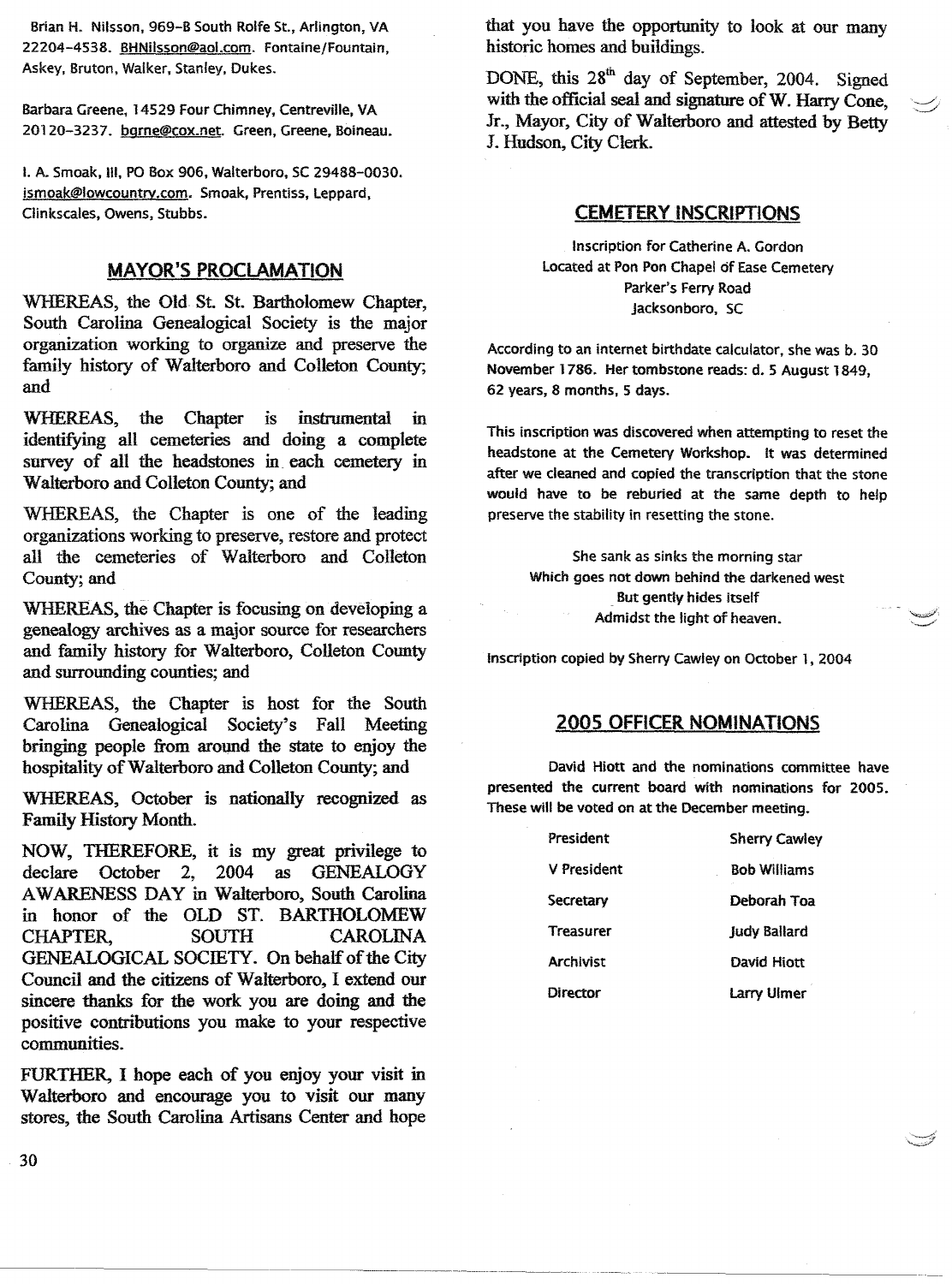# SC GENOLOGICAL SOCIETY'S FALL MEETING,

-------------------------------------- .\_------- .\_------\_ ..~---------

# OCTOBER 1 AND 2, 2004

The South Carolina Genealogical Society Fall Meeting was held in Walterboro on Friday, October 1 and Saturday, October 2, 2004. The Society has two major meetings a year. The first meeting is a two-day genealogy workshop held in July in Columbia at the South Carolina State Archives. The second is an annual fall meeting hosted by one of the twenty chapters of the organization. This was the first time that the Old St. Bartholomew Chapter in Walterboro hosted this annual event.

Members from many of the twenty chapters converged on the Lowcountry to participate in the cemetery workshop and fall meeting.

On Friday afternoon there was a cemetery workshop held at Pon Pon Chapel of Ease Cemetery in Jacksonboro. Or. Michael Trinkley, Director of the Chicora Foundation, Inc. led participants in "learning Simple Cemetery Repairs and Maintenance."

After an introduction to conservation by Or. Trinkley, three simple treatments were examined: resetting of a tilted marker, cleaning a stone, and appropriate mortar for the resetting of a loose monument.

Everyone there felt it was one of the best cemetery workshops they had attended. They really enjoyed the 'hands on' experience. The Parker-Rhoden Funeral Home in Walterboro was kind enough to furnish a tent and chairs for the workshop.

-

At 7:00 on Friday evening the chapter hosted a reception for speakers, members and workshop participants at the Historic Redon-lucas House In Walterboro.

The Saturday session will be held at St. Jude's Episcopal Church, Skardon Hall .

Speakers and presenters for this event included Sherry cawley of Walterboro, President of the Old St. Bartholomew Chapter, His Honor, the Mayor of Walterboro, Harry Cone, and Rev. Tom lewis, pastor of the Ruffin district United Methodist Church. Local Boy Scout Troup 685 did an excellent job on the Presentation of Colors.

The morning speakers included Tommy Doyle of Orangeburg who discussed "Mapping Your Roots with GPS'; and Debi Hacker of Columbia, Conservation Administrator of the Chicora Foundation, Inc, who talked about "Before It Becomes Dust in the Wind: The Complete Recordation of Graveyards and Markers:

The Glass House, a local restaurant well known for its Sunday Buffet, catered the lunch and provided the refreshments for the friday night reception. After lunch the speakers were Brent Holcomb, well-known professional genealogist and author from Columbia who explained "Organizing Your Family for Press·; and Tom Smith. owner and publisher of The Reprint Company in Spartanburg, who discussed "Taking Your Ancestors to Press" Everyone

enjoyed the enthusiasm and knowledge shown by all the speakers.

The final event of the day will be the SCGS Annual Business Meeting

Other chapter members who helped with the event include Judy Ballard, Anne Biggers, Dr. David Hiott, Bobbi Hiott, Doris Lucas, Deborah Toa, and Larry Ulmer.

A number of local businesses helped make the weekend a big success. Besides Lee Rhoden at Parker-Rhoden Funeral Home, we want to thank Budd Price, President of the Colleton County Historical and Preservation Society for arranging for us to use the Bedon Lucas house for the reception, Wayne Crosby and the American Environmental & Disposal Services for providing a port-a-fet at Pon Pon, and Bill Crosby at The Petal Palace for arranging the beautiful floral arrangement for Friday and the table arrangements on Saturday. As all of these items and services were donated, be sure to say 'Thank You' the next time you see one of these people.

#### LETTER TO JOIN 'FRIENDS OF PON PON'

Dear Friends,

Dear Friends, the Anglican church established<br>parishes in South Carolina. By 1713 missionaries began to serve nere in St. Bartholomew's Parrish<br>and by 1725 this site for a chapel had been<br>chosen. Thomas Ford deeded two acres of his began to serve here in St. Bartholomew's Parrish plantation on Pon Pon (Edisto River), hence th<br>name and a wooden chapel was built. In 1753 th wooden building was replaced with a brick structure. It was damaged by fi re during the Revolutionary war and again 1n 1832. It then became known as "the burnt church". Records show that in 1732 there were 44 families belonging to<br>the Church of England living within eight miles of the church and at one time there were over 100 there are only 34 tombstones still in place. There are graves from the American Revolution<br>Civil War, and WWI. In 1974, the Colleton Count<br>Historical and Preservation Society was deede the four acres surrounding the Pon Pon Chapel of<br>Ease and Cemetery. The Society has braced the front wall, and kept the surrounding are Each fall St. Jude's Episcopal Church of anyone who wishes to enjoy the serenity of this<br>historic old church that is so much a part of<br>Colleton County.

we the Society, feel so fortunate tha our historically significant Pon Pon Chapel of Ease has attracted the interest of Mr. and Mrs. Raymond Fisher of Atlanta. Mr. and Mrs. Fisher have relatives buried in the cemetery and generously donated \$5,000.00 to help restore and<br>maintain this wonderful asset to our community.<br>Realizing that there was still much to be done,<br>they have generously offered another \$10,000.00<br>for ongoing preservation if w donation. How can we afford to ignore such generosity when this work is so badly needed? preservation of this most historic sight in Colleton County is both a responsibility and a privilege. Please join the historical society<br>Old St. Bartholomew Chapter of the S.C Genealogical society, Sons of the confederacy, descendents of families buried here and others in meeting the challenge set by Mr. and Mrs. Fisher<br>We sincerely hope you will help us avai

31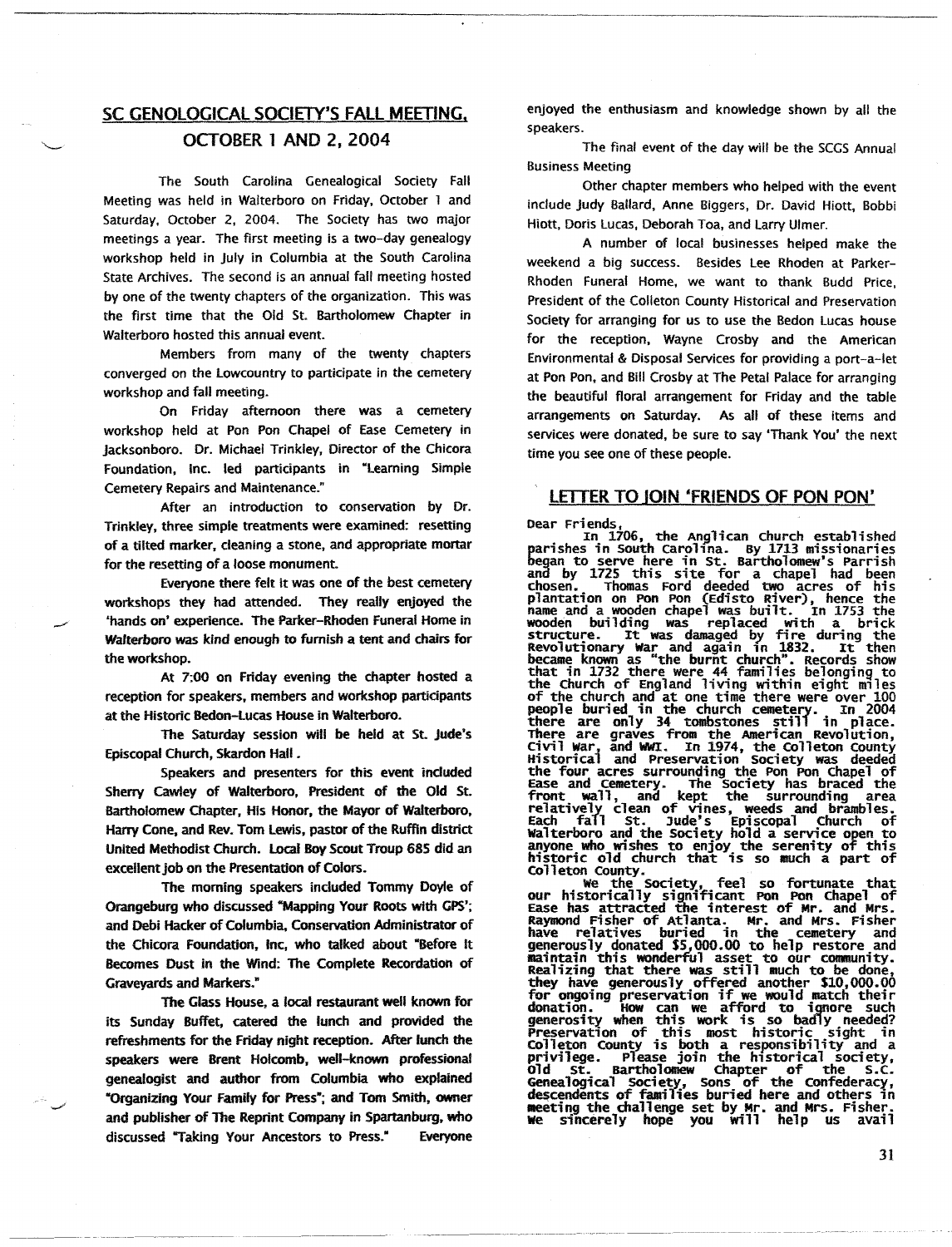ourselves of this golden opportunity and give as<br>generously as you can.

generously please mail your tax-deductible donation<br>to The Committee for the Preservation of Pon Pon c/o Colleton County Historical and Preservation<br>Society *205 Church St. Walterboro, SC 29488.*<br>Thank you in advance for your contribution. We sincerely appreciate your help meeting this<br>important challenge.

sincerely, The committee for The preservation of Pon Pan

[Editor's note: Mr. And Mrs. Fisher spent Friday<br>and Saturday at the SCGS Fall Meeting.]

#### THE HARDWOOD BARK

#### BYHelen Brabham

The Hardwood Bark was a monthly publication issued during the 1920's "for the employees of the W. M. Ritter Lumber Company and subsidiary companies." In addition to articles on the Ritter Company and the timber industry The Hardwood Bark had a news column featuring human interest stories.

One of their regular features was called "Our Present Roll of Honor" or Members of The Old Timers' Club. If a person had served 10 to 20 years they were in The junior Old Timers' Club and if they had served over 20 years, they joined the Senior Old Timers' Club. Below is a list of individuals who were members, with their years of service, and claimed Colleton as their home. This information was published about 1927. The Ritter Company was located in Colleton County until after 1930, when it moved to jasper County.

| Adams, R. W.        | Colleton   | 20 Years |
|---------------------|------------|----------|
|                     |            |          |
| Brabham, Charles M. | Colleton   | 17 Years |
| Brass, Charles J.   | Colleton   | 13 Years |
| Carter. Dr. H. M.   | Colleton   | 19 Years |
| Padgett, Charles Z. | Colleton   | 19 Years |
| Ramsey, John W.     | Colleton   | 19 Years |
| Ramsey, Robert B.   | Colleton   | 19 Years |
| Reddish, J. C.      | Colleton   | 18 Years |
| Satterwhite, H.R.   | Colleton   | 19 Years |
| Troutman, E. H.     | Colleton   | 13 Years |
| Warren, Henry R.    | Colleton   | 17 Years |
| Weeks, Andrew J.    | Colleton   | 19 Years |
| Weeks, J.O.         | Colleton   | 19 Years |
| Wynne, Herbert O.   | Colleton   | 19 Years |
| Yates, Donald R.    | Walterboro | 16 Years |
|                     |            |          |

#### GENEAlOGY TERMINOlOGY

The terminology explained here is related to land records. As in every subject there are certain terms that need to be understood in order to understand all the information available to the records, such as deeds, wills,

probate records, land records. etc. We'll try to emphasize a different topic in the upcoming issues of The Planter. Acre-43,560 square feet, 4, 840 square yards, 160 square

rods.

Alien-(1) To transfer property as in a deed the seller "does grant, bargain, sell, alien, enfeoff, release, and confirm unto [the buyer] certain property.

Barton-Farm not let with rest of manor.

Beneficiary-Qne who receives benefit of trust or property. Bounty Land-Land promised as reward or inducement for enlisting in military service.

Bounty Land Warrant-A right to obtain bounty land, specific number of acres of an allocated public land.

Chain-100 links. 66 feet

Chattel-Any property other than freehold land, including tangible goods (chattels personal) and leasehold interested (chattels reai).

Codicil-An addition explaining, modifying or revoking a will or part of one.

Conveyances-Transfer of property from one owner to another.

Deed-A document by which title and ownership in real property is transferred from one party to another.

Devise-To give property in a will.

Divisee-One to whom property is devised in a will. District Land Office Plat Book-Books or Maps, which show the location of the land patentee.

Dower-legal right or share which a wife acquired by marriage in the real estate of her husband, allotted to her after his death for her lifetime.

Escheat-The reversion of property to the state when there are no qualified heirs.

Fee Simple-Absolute ownership of land to sell or devise without restriction.

Fee Tall-An estate of inheritance limited to lineal descendant heirs of a person to whom it was granted. Furlong-1,000 links, 660 feet.

Glebe-Land belonging to a parish church.

Homestead Act-Law passed by Congress in 1862 allowing a head of a family to obtain title to 160 acres of public land after dearing and improving it for 5 years.

legacy-Property or money left to someone in a will.

Link-Length:  $1/100<sup>th</sup>$  of a surveying chain, 7.92 inches.

Metes and Bounds-Property described by natural

boundaries, such as 3 white oaks and a locust tree.

Minner-Person who surrenders land to another in exchange for release from contractual obligations.

Nuncupative Will-Qne declared or dictated by the testator, usually for persons in last sickness, sudden illness, or military.

Patent-Grant of land from a government to an individual. ratent—Grant or rand from a go<br>Perch or Pole—5 ½ yards, a rod

Pre-emption Rights--Right given by the federal government to citizens to buy a quarter section of land or less.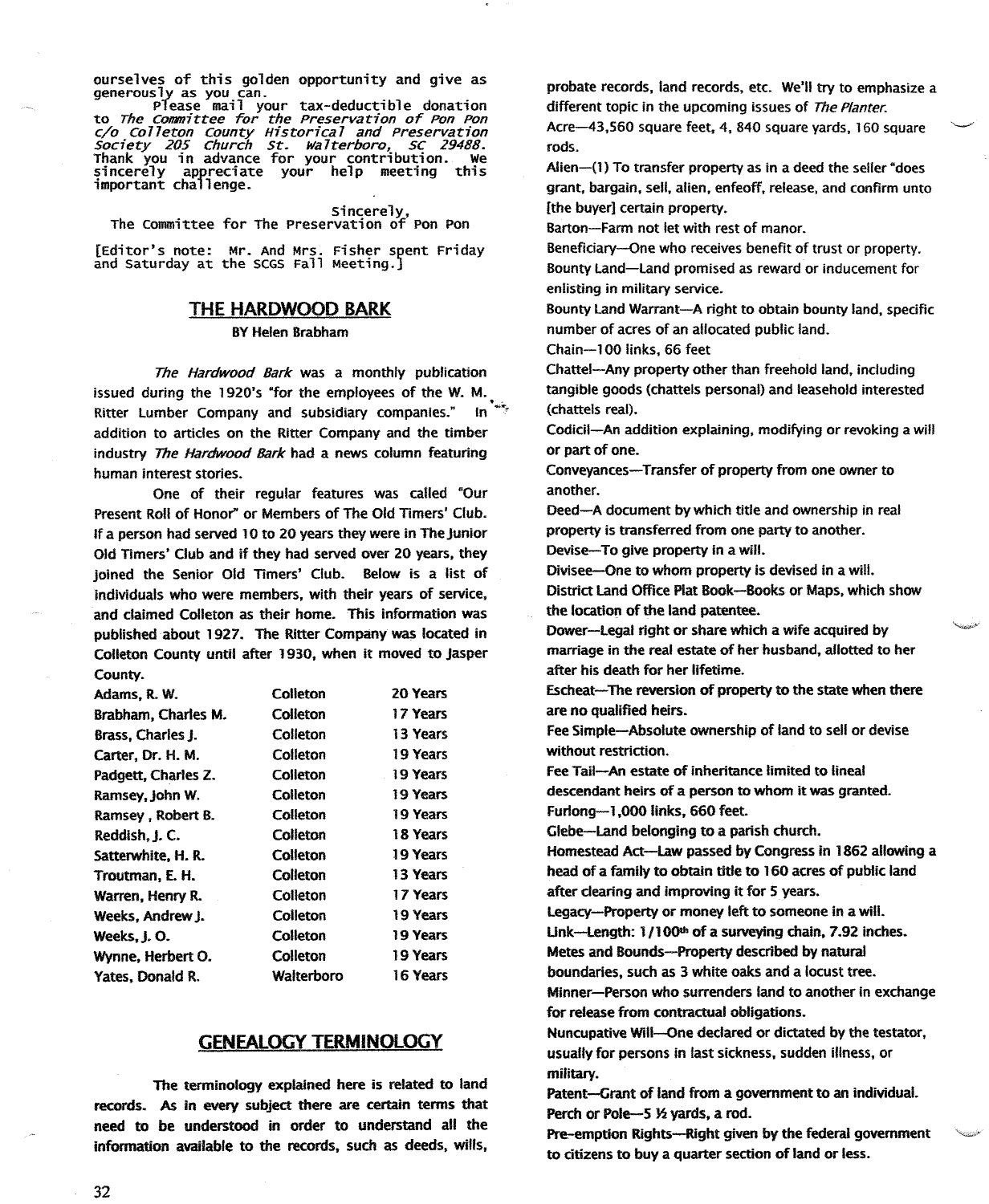Quitclaim-A deed conveying the claim or title (usually to land) without quarantee of valid title.

Section-640 acres, one of the 36 divisions of a township. Territory-Area of land owned by the United States, not a state, but having its own legislature.

Testate-A person who dies leaving a valid will.

Warranty Deed-Deed in which the seller guarantees a clear title to the buyer.

# FUNERAL HOME NOTICES

Ott Funeral Home - Part III. Myrtle Linder has graciously donated the list of funeral files copied from the Ott Funeral Home in Branchville, Orangeburg Co. Many of these people have ties in Colleton County.

Name: Sadie Octavia Smoak Where Living: Branchville Death: Sept. 27, 1961 Where Born: Branchville Father: Cal McAlhany Spouse: George Henry Smoak

Where Born: Smoaks Birth: May 27, 1887 Cern: Smoaks Baptist Mother: Julia Smoak

- Name: William H. 'Bill' Smoak Where Living: Charleston, SC Occupation: Farmer Death: Oct. 1, 1961 Cem: Sardis Meth. Father: Andrew Smoak Spouse: Lela E. Myers
- Name: Samuel McCracken Where Living: Branchville Where Born: Branchville Occupation: Insurance Salesman<br>Death: Oct. 2, 1961 Cem:Ott Father: Samuel J. McCracken Mother: Florrie Baxter

Name: Tom C. Smoak Where Living: Smoaks Death: Nov. 1, 1961 Father: Andrew Smoak

Mother: Anna Bell Ott Name: Maggie L. Fairey Where Living: Branchville Death: Nov. 29, 1961 Cem: Mt. Tabor Baptist Father: George W. Wimberly Spouse: Benjamin F. Fairey Name: Henry Lynn McAIhany Where Living: Branchville Occupation: Salesman Death: Dec. 11, 1961 Cem:Ott Father: S. H. McAlhany

Birth: Nov. 9, 1887 Mother: Fannie Dantzler Where Born: Rowesville

Birth: May 27, 1915

Born: Branchville Birth: Aug. 3, 1886 Mother: Emma Bmes?

Birth: Oct. 31,1936 Where Born: Branchville Where Born: Branchville Birth: July 27,1888 Mother: Narcissia Pulaski

Name: John M. McAlhany Where Living: Branchville Occupation: Retired Farmer Death: Dec. 18, 1961 Cem: McAlhany Father: Charles S. McAlhany

Spouse: Mitzlene Clarissa Dukes

Name: David L. Maxey Where Living: Smoaks Where Born: Smoaks Armed Forces: Air Force Occupation: Instrument Mechanic<br>Death: Oct. 22, 1961 Death: Oct. 22, 1961 Birth: July 26, 1931<br>Father: Leon Maxey Mother: Elizabeth 'Lizzie' Smith Mother: Elizabeth 'Lizzie' Smith<br>Where Born: Smoaks Where Born: Smoaks David Maxey killed in auto accident, son Timothy killed at same time.

Name: Elizabeth Reeves Where Living: Reeseville Death: Jan. 6, 1962/62 Cem: Beulah Baptist Father: Joe McAlhany

Name: Grover Rickenbaker Where Living: St. George Occupation: Farmer Death: Dec. 20, 1961 Father: David Rickenbaker Where Born: St. George

Name: Olden L. Hodge Where Living: Bamberg Occupation: Clerk Death: Jan. 30,1962 Father: William O. Hodge

Name: Clarence McAlhany Where Living: Branchville Occupation: Ret. Railroad Supervisor<br>Death: Feb. 10, 1962 Cem:Ott Father: John W. McAlhany Where Born: Branchville Spouse: Annie Smoak.

Name: Ben P. Zeigler Where Living: Branchville Occupation: Ret.Farmer Death: March 6, 1962 Father: Jake Zeigler Where Born: Ehrhardt

Name: Ernest W. Kinard Where Living: Smoaks Armed Forces: WWI Occupation: Ret. Shipyard Worker

Where Born: Branchville

Where Bom:Branchville

Birth: OcL 22, 1880

Mother: Anna Hutto Where Born: Reeseville

Birth: Dec. 28, 1878

Mother: Mary Ann Ayers

Birth: Oct. 26, 1898 Mother: Louise Reeves

Where Born: Greelyville, SC

Birth: Aug. 2, 1898 Mother: Edith L. Barfield

Birth: Aug. 14, 1891

Mother: Mary Hutto Where Born: Reevesville

Birth: Sept. 9,1872 Mother: Addie Hughes

Where Born: Smoaks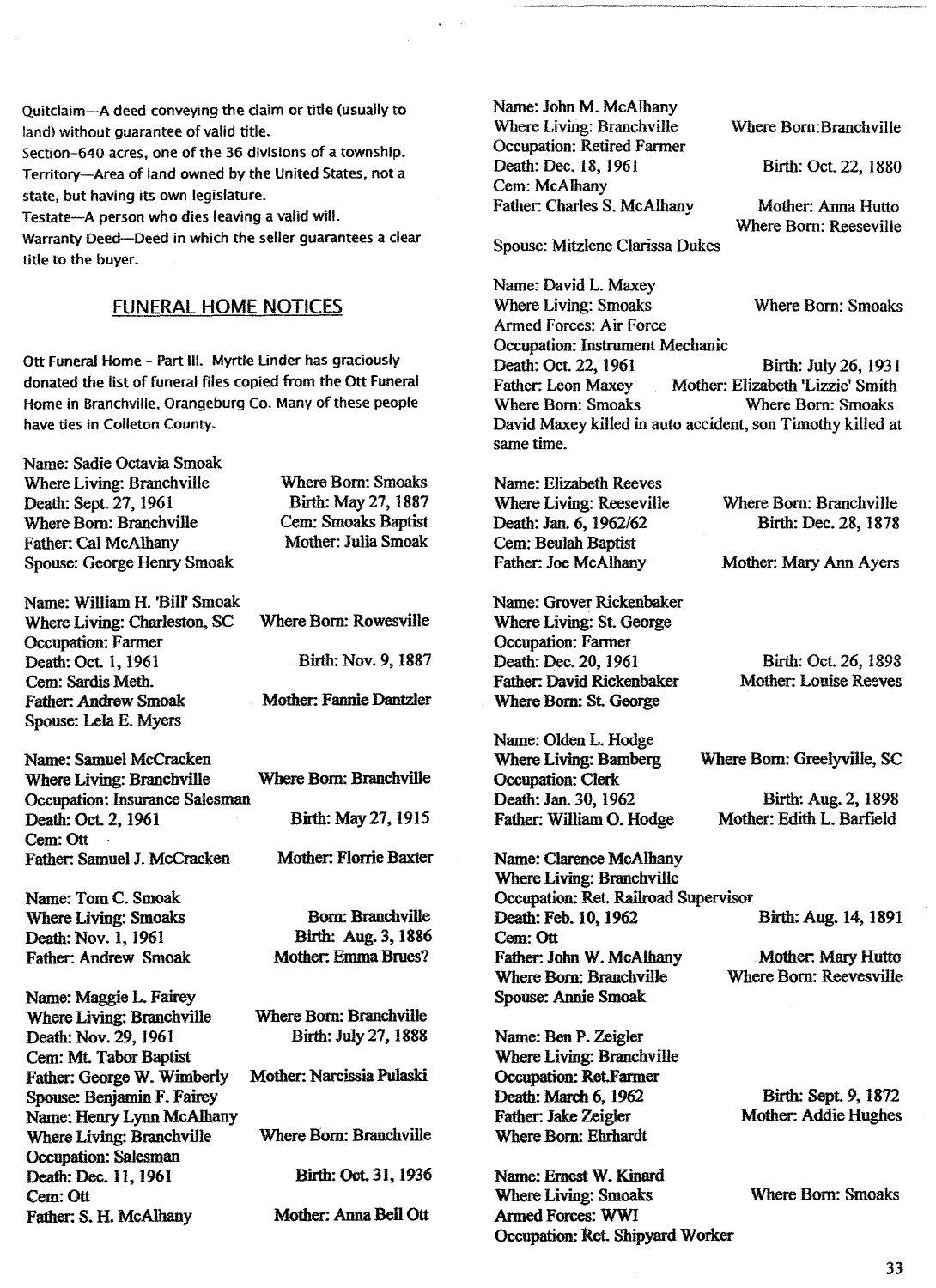Death: March 10, 1962 Cem: Smoaks Baptist Father: English W. Kinard Where Born: Smoaks

Name: Frizzelle Mae Smoak Where Living: Smoaks Death: March 13, 1962 Cern: Smoaks Baptist Father: William R. May Where Born: Smoaks

Mother: Laura Heap Where Born: Branchville Name: Marie L McKewen Where Living: Memphis, Tenn. Where Born: Branchville<br>Death: March 12, 1962 Birth: (Nov. 26, 1878) 1877 Cern: Ott Father: Franklin E. Fairey Where Born: Branchville Spouse: William F. McKewn

Name: Nettie Dukes Summers Where Living: Branchville Death: March 20, 1962 Cern: Cattle Creek Meth. Father: Jacob Dukes Spouse: David H. Summers

Name: Laura Neal Where Living: Branchville Death: March 30, 1962 Father: Andrew Johnson

Information: Robert Beall

Name: Delbert Miller Walters Where Living: Charleston Occupation: Merchant Seaman Death: April 2/13 1962 Cem: Ott Father: Cicero Walters

Name: Jimmie B. Berry Where Living: Branchville Occupation: Carpenter Death: April 18, 1862 Cem:Ott Father: Andrew Berry Where Born: Branchville

Name: Lila/Leila S. Berry Where Living: Branchville Death: April 8, 1962 Cem:Ott Father: A. E. Shuler Spouse: E. Rexford Berry

Name: James B. Williams Where Living: Charleston Birth: Sept. 10, 1898

Mother: Eugenia Berry Where Born: Smoaks

Where Born: Smoaks Birth: Oct. 11, 1891

Mother: Julia Patterson

Birth: (Nov. 26, 1878) 1877

Where Born: Branchville Birth: (Apri14, 1898)1900

Mother: Julia McAlhany

Birth: Nov. 5, 1876 Mother: Beatrice Kinsey Where Born: Buckhead Com.

> Where Born: St. George Birth: Aug. 12, 1909

Mother: Fannie Collins

Where Born: Branchville

Birth: April 2, 1891

Mother: Mattie McAlhany Where Born: Branchville

Where Born: Branchville Birth: April 2, 1891

Mother: Wilhemina Edwards

Occupation: Ret. Book Keeper Death: April 30, 1962 Cem:Ott Father: James W. Williams Where Born: Branchville

Name: F(rancis) Marion Smoak Where Living: Smoaks Armed Forces: WW I Occupation: Farmer Death: May 23, 1962 Cern: Smoaks Baptist Father: W. Duncan Smoak Where Born: Smoaks

Name: Maggie L Jackson Where Living: St. George Death: June 23, 196O? Father: Emory R. George Where Born: St. George

Name: George W. Preveaux Where Living: Branchville Where Born: Smoaks Occupation: Ret. Farmer<br>Death: July 2, 1962 Cem: Buckhead Advent Christian Where Born: Smoaks Where Born: Smoaks

Name: Robert P. Knight Where Living: St. George Death: July 30, 1962 Father: John R. Knight

Name: Laura Whetstone Where Living: Savannah, GA Death: July 3, 1962 died in Savannah Cem:U.D.C.

Name: Henry M. Herndon Where Living: Branchville Occupation: Ret. Farmer Death: July 12, 1962 Cern: Sardis Meth. Father: George w. Herndon Where Bom: Smoaks

Name: J. M. 'Jake' Smith Where Living: Bowman Occupation: Ret. Farmer Death: July 13, 1962 Father: Christopher Smith

Name: Evist Barrs Where Living: Branchville Where Born: Branchville Armed Forces: WW I Pvt Medical Occupation: Farmer

Birth: March 18, 1886

Mother: Carrie Spell Where Born: Smoaks

Where Born: Smoaks

Birth: Feb. 9, 1897

Mother: Patsy Smoak Where Born: Smoaks

Where Born: Dorchester Co Birth: Aug. 19,1880 Mother: Anna Canady Where Born: St. George

Birth: June 10, 1893

Mother: Catherine Jones

Where Born: Dorchester Co. Birth: 1892 Mother: Rachel Bmce

Birth: age 50

Where Born: Smoaks

Birth: Dec. 2, 1882

Mother: Harriett Kinsey Where Born: Smoaks

Where Born: Barnwell, Co

Birth: Oct. 28,1884 Mother: Adeline Collins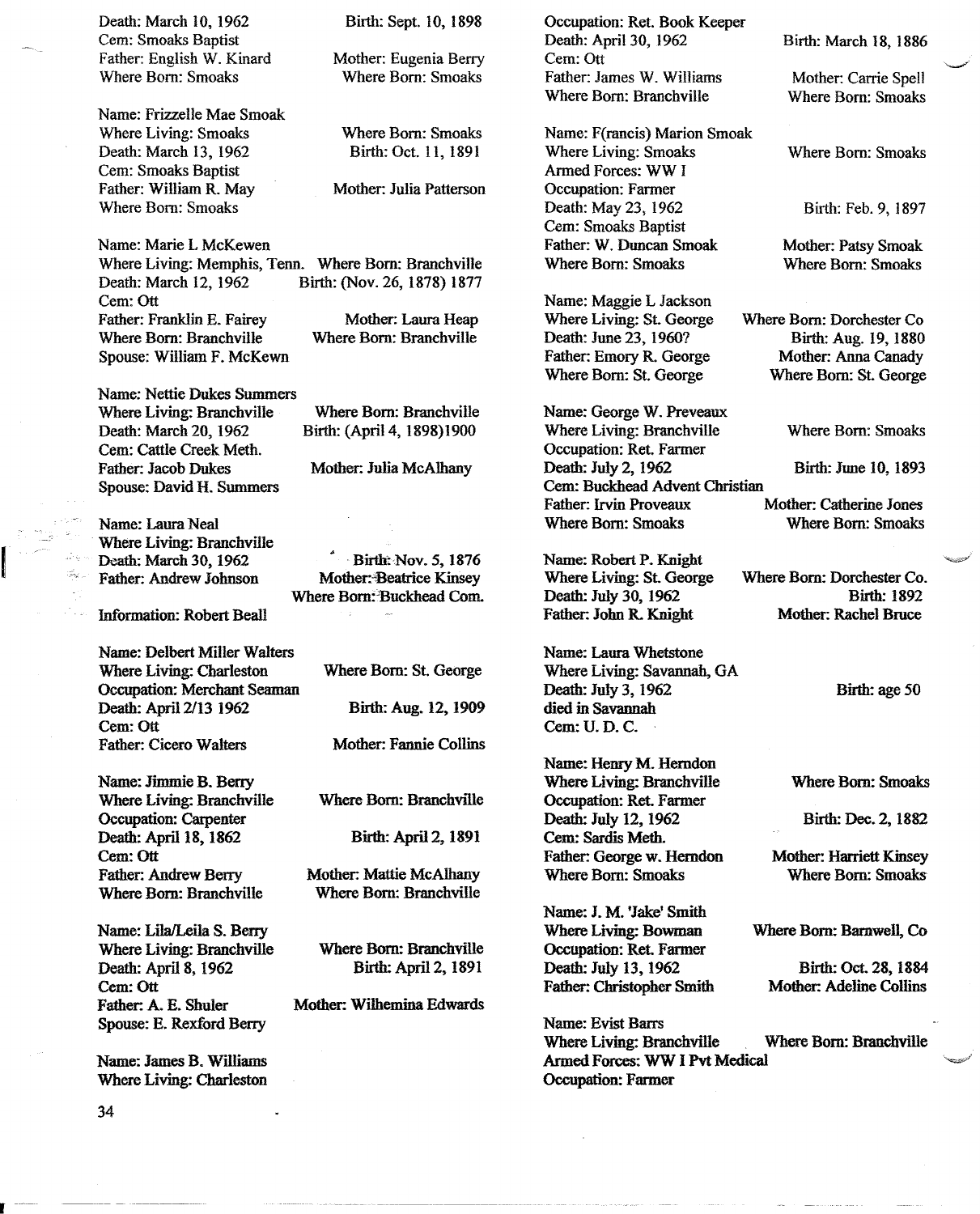Death: Aug. 23,1962 Cem: Tabernacle Meth. Father. Wesley Barrs Where Born: Branchville Birth: Feb. 28, 1891

Mother: Mary Johnson Where Born: Branchville

Name: Mrs. Robert (Kate E.) Bolen Where Living: Branchville Where Born: Hilda, SC<br>Death: Aug. 28, 1962 Birth: May 3, 1930 Death: Aug. 28, 1962 Cem:Ott Father: J. E. Ott Mother: Roena Handberry Spouse: Robert C. Bolen

Name: J. Melvin Padgett Where Living: Branchville Where Born: Smoaks Occupation: Farmer Death: Sept. 10, 1962 Birth: (May 3, 1891) Cern: Carters Ford Baptist Father. Fred 'Fed' Padgett Mother: (Georgia) Nettie Lyons Where Born: Smoaks Spouse: Mattie Rebecca Padgett

| Name: James R. Adams      |                           |
|---------------------------|---------------------------|
| Where Living: Branchville | Where Born: Kingstree, SC |
| Occupation: Mechanic      |                           |
| Death: Sept. 22, 1962     | Birth: Sept. 11, 1909     |
| Father: James P. Adams    | Mother: Carrie S.Adams    |

Name: Daisey Hagan Where Living: Smoaks Death: Sept 24. 1962 Cem: Hagan Father. Daniel Linder Where Born: Smoaks

Where Born: Smoaks Birth: (Nov. 20) 1890

Mother: Ella Smith

Birth: Aug. 24,1895 Mother: Martha Padgett Where Born: NC Name: Marvin Biggerstaff Where Living: Branchville Where Born: Greenwood, NC Occupation: Ret. RR Foreman Death: Oct. 13, 1962 Father: Joseph F. Biggerstaff Where Born: NC

To be continued.

# **CHAPTER WEB SITE**

Have you checked out the chapter website lately? You should go to www.rootsweb.com/~scosbc/ on a regular basis and see what's new. If you know of a website that we should be aware of, contact our webmaster, Larry Ulmer. Here's a list of the current links.

> Membership Officers of the Chapter links to Colleton County Sites Chapter Surnames Roster South Carolina Genealogical Society

Index for The Press and Standard Chicora Foundation (Cemetery Laws) Charleston County Marriage license Search Methodist Obituary Index at Wofford College Books Available from the Chapter Scheduled meetings of the Chapter Colleton County Boundaries View Copy of Charter Colleton County - USGenWeb SC Death Certificates 1915-1953 Richland County Marriage License Search Current Weather in Walterboro

# **INQUIRIES**

From time to time we get inquiries by mail and over the internet. If you are connected to any of the mentioned surnames, why don't you contact the person making the inquiry?

LOTTE: Can anyone tell me anything about the Ann H. Lotte buried in Island Creek. Information says Born 1814 died aged 69 years. I am told there was more of an inscription, but I don't know what it is. I have tied the others in this cemetery together by family name (Langdale, Thomas, Under, Obryan, Sleigh) and have found a connection for those families to the trustees of the original land. I have info from death certificates that 2 of my Lott family members were buried there?

Carole Cooper. E-mail address is Mcarolecooper@aol.com.

DUKES: I'm trying to determine if there is a Smoaks Cemetery in Smoaks, SC. Some descendants of the Dukes family of Orangeburg County have been reported as being buried there. Is there a transcription of the graves in this cemetery? Your help will be greatly appreciated. Rose Kendrick, Tocca. GA. E-Mail address is rmkendrick@allteLnet.